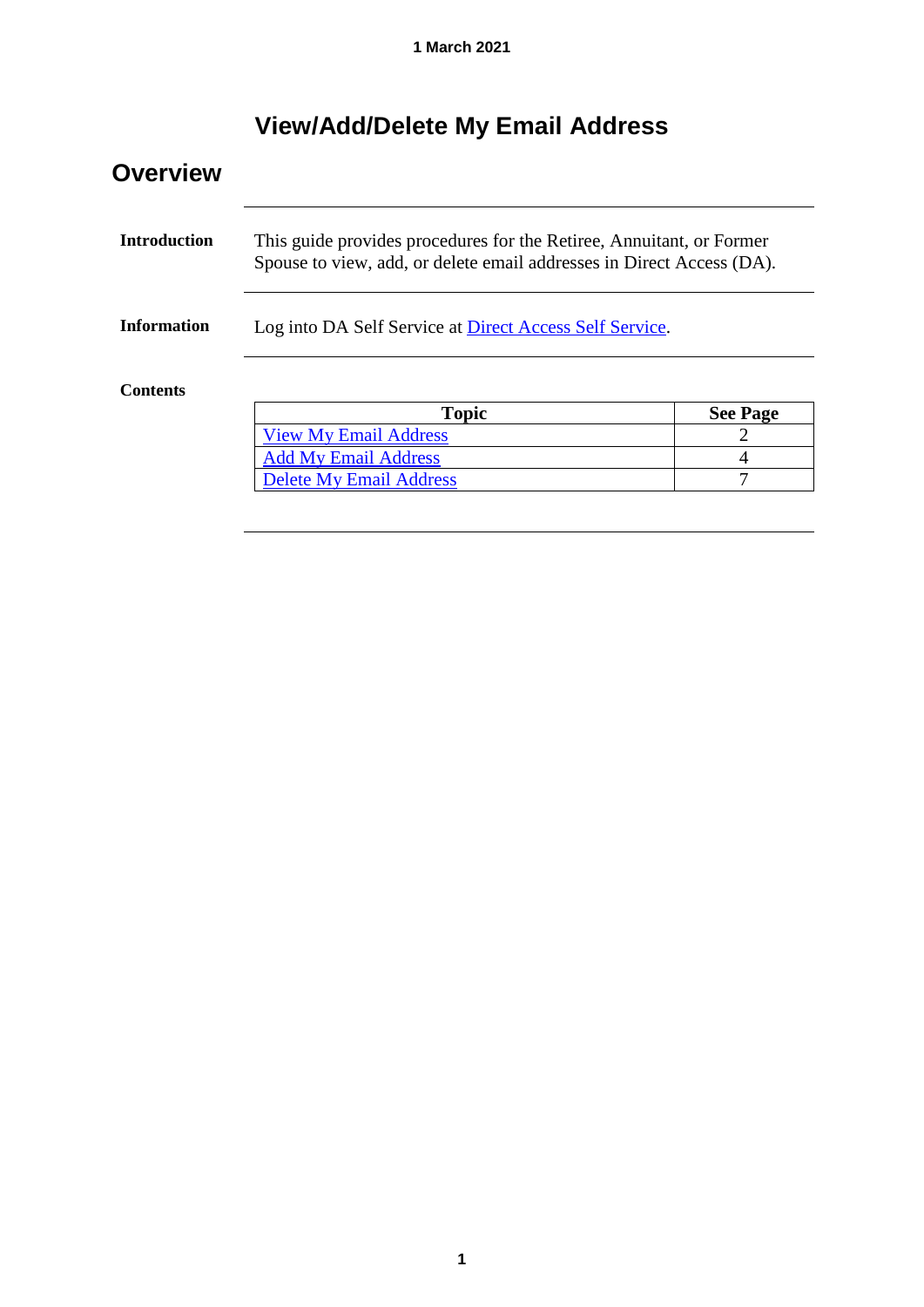### <span id="page-1-0"></span>**View My Email Address**

**Introduction** This section provides procedures for the Retiree, Annuitant, or Former Spouse to view email addresses in Direct Access (DA).

**Procedures** See below.

| <b>Step</b>  |                                                                                                                                                                                                                                                                                                                   | Action                                                                                                                                                                                |  |
|--------------|-------------------------------------------------------------------------------------------------------------------------------------------------------------------------------------------------------------------------------------------------------------------------------------------------------------------|---------------------------------------------------------------------------------------------------------------------------------------------------------------------------------------|--|
| $\mathbf{1}$ | <b>Select View/Change My Email Address.</b>                                                                                                                                                                                                                                                                       |                                                                                                                                                                                       |  |
|              | <b>Note:</b> Some Retirees may have more than one user access; in which case, you                                                                                                                                                                                                                                 |                                                                                                                                                                                       |  |
|              | will need to select the Self Service tab to view the Self Service menu.                                                                                                                                                                                                                                           |                                                                                                                                                                                       |  |
|              |                                                                                                                                                                                                                                                                                                                   |                                                                                                                                                                                       |  |
|              | Requests «<br>My Page<br><b>Self Service</b>                                                                                                                                                                                                                                                                      |                                                                                                                                                                                       |  |
|              |                                                                                                                                                                                                                                                                                                                   |                                                                                                                                                                                       |  |
|              | Welcome to Direct Access II Self Service for Retirees, Annuitants, and Former<br>Spouses. You can use Self-Service to perform the functions listed below.<br>- If you encounter problems, contact PPC at 1-866-772-8724.<br>• 2018 1099R/1095 forms: Click the "View/Print My Year End Forms"<br>consent status". | link to access them. Here are instructions for updating your "electronic                                                                                                              |  |
|              | Please note: Pay slips and 1099R forms will open in a new window. Turn off the<br>pop-up blocker in your web browser to view pay slips and 1099R forms. In<br>Internet Explorer, click on Tools to access the pop-up blocker options.                                                                             |                                                                                                                                                                                       |  |
|              | <b>View My Payslip</b><br>This link will take you to a list of all available<br>payslips to view and/or download.                                                                                                                                                                                                 | <b>View/Print My Year End Forms</b><br>Affirmative consent to receive only an electronic<br>copy of Year-End Tax Forms.                                                               |  |
|              | View My 1099R<br>This link will take you to a list of all available<br>1099R tax documents to view and/or download.                                                                                                                                                                                               | <b>View/Change Mailing Address</b><br>View and make changes to your mailing<br>address. PPC uses the mailing address to send<br>communications, payroll, and tax documents to<br>you. |  |
|              | <b>View/Change My Phone Numbers</b><br>Self-service users will use this link to view, add,<br>or update their phones numbers.                                                                                                                                                                                     | <b>Change My EFT/Direct Deposit</b><br>This link will take you to view and/or change your<br>EFT/Direct Deposit.                                                                      |  |
|              | <b>Change My Delivery Options</b><br>This link will allow you to change delivery options<br>for communications.                                                                                                                                                                                                   | <b>Change My Voluntary Deductions</b><br>This link will take you to view, add, change, or<br>stop your voluntary deductions.                                                          |  |
|              | <b>View/Change My Email Address</b><br>This link will take you to view and/or change your<br>email addresses stored in the Retired Pavroll<br>system.                                                                                                                                                             | <b>Change My Password</b><br>This link will allow you to change your password<br>and set your Forgot Password security<br>question/answer.                                            |  |
|              | <b>View My Final Pay Beneficiary</b><br>Self-service users will use this link to view their<br><b>Final Pay Beneficiaries</b>                                                                                                                                                                                     | <b>Change My Federal &amp; State Tax</b><br>Review or change your W-4 information.                                                                                                    |  |
|              | <b>View/Print ACA Forms</b><br>View/Print ACA Forms                                                                                                                                                                                                                                                               |                                                                                                                                                                                       |  |

*Continued on next page*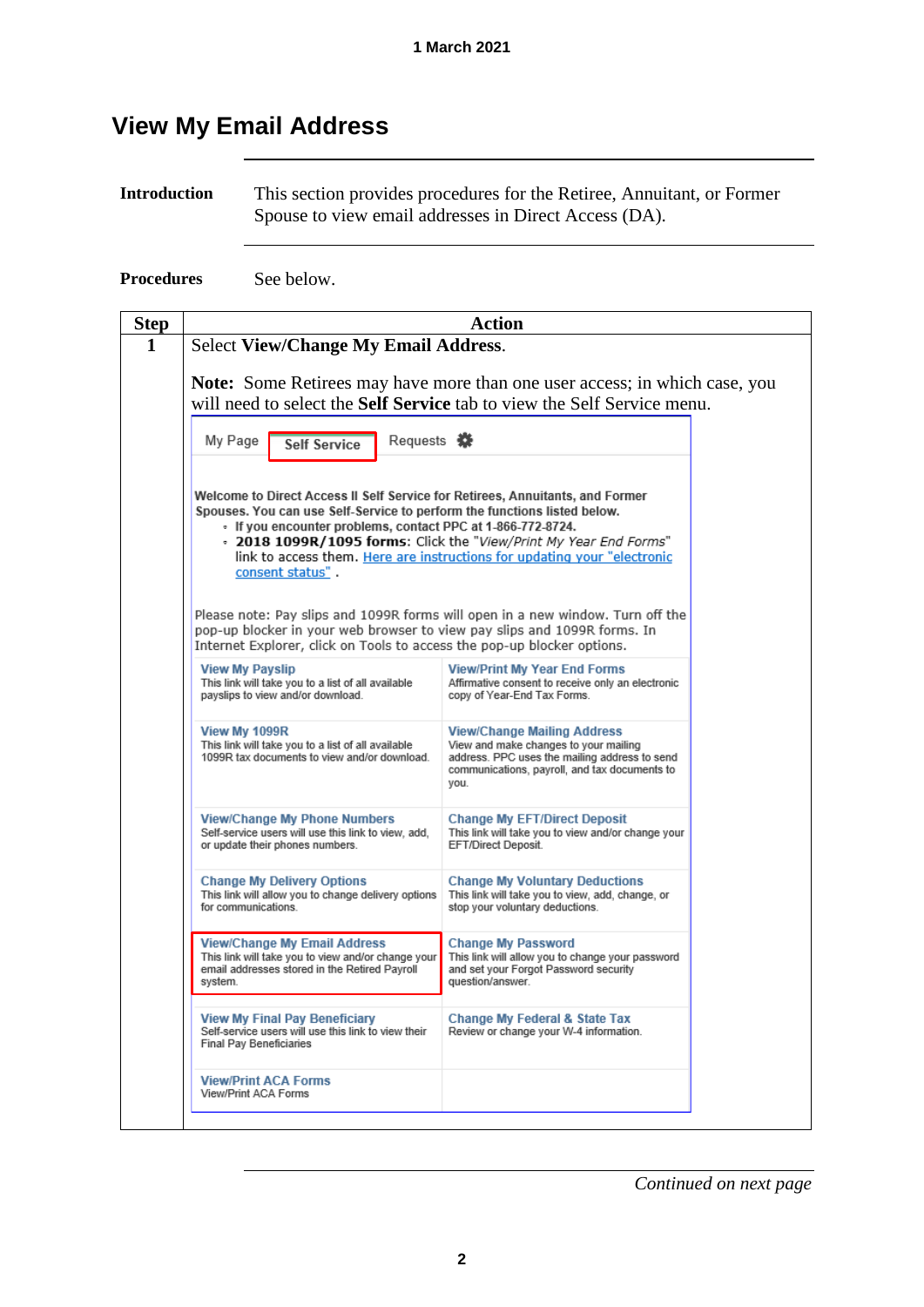# **View My Email Address, Continued**

#### **Procedures**,

continued

| <b>Step</b>    |                                                                                    | <b>Action</b>                                                                             |                              |               |
|----------------|------------------------------------------------------------------------------------|-------------------------------------------------------------------------------------------|------------------------------|---------------|
| $\overline{2}$ | The My Email page will display. If the email address listed is incorrect, refer to |                                                                                           |                              |               |
|                | the Delete My Email Address guide to remove.                                       |                                                                                           |                              |               |
|                | My Email                                                                           |                                                                                           |                              |               |
|                | Wade W. Wilson                                                                     |                                                                                           |                              |               |
|                | <b>Email Addresses</b>                                                             |                                                                                           |                              |               |
|                | <b>Email Type</b>                                                                  | <b>Email Address</b>                                                                      | <b>Preferred</b><br>Address? | <b>Delete</b> |
|                | <b>Business</b><br>◡                                                               | invalid@bogusemail.com                                                                    | ✓                            | <b>Delete</b> |
|                | Add Email Address                                                                  |                                                                                           |                              |               |
|                | Save                                                                               |                                                                                           |                              |               |
| 3              |                                                                                    | To return to the Self Service Menu, click the <b>House</b> icon in the upper right corner |                              |               |
|                | of Direct Access.                                                                  |                                                                                           |                              |               |
|                | <b>United States Coast Guard</b><br>U.S. Department of Homeland Security           |                                                                                           |                              |               |
|                |                                                                                    |                                                                                           |                              |               |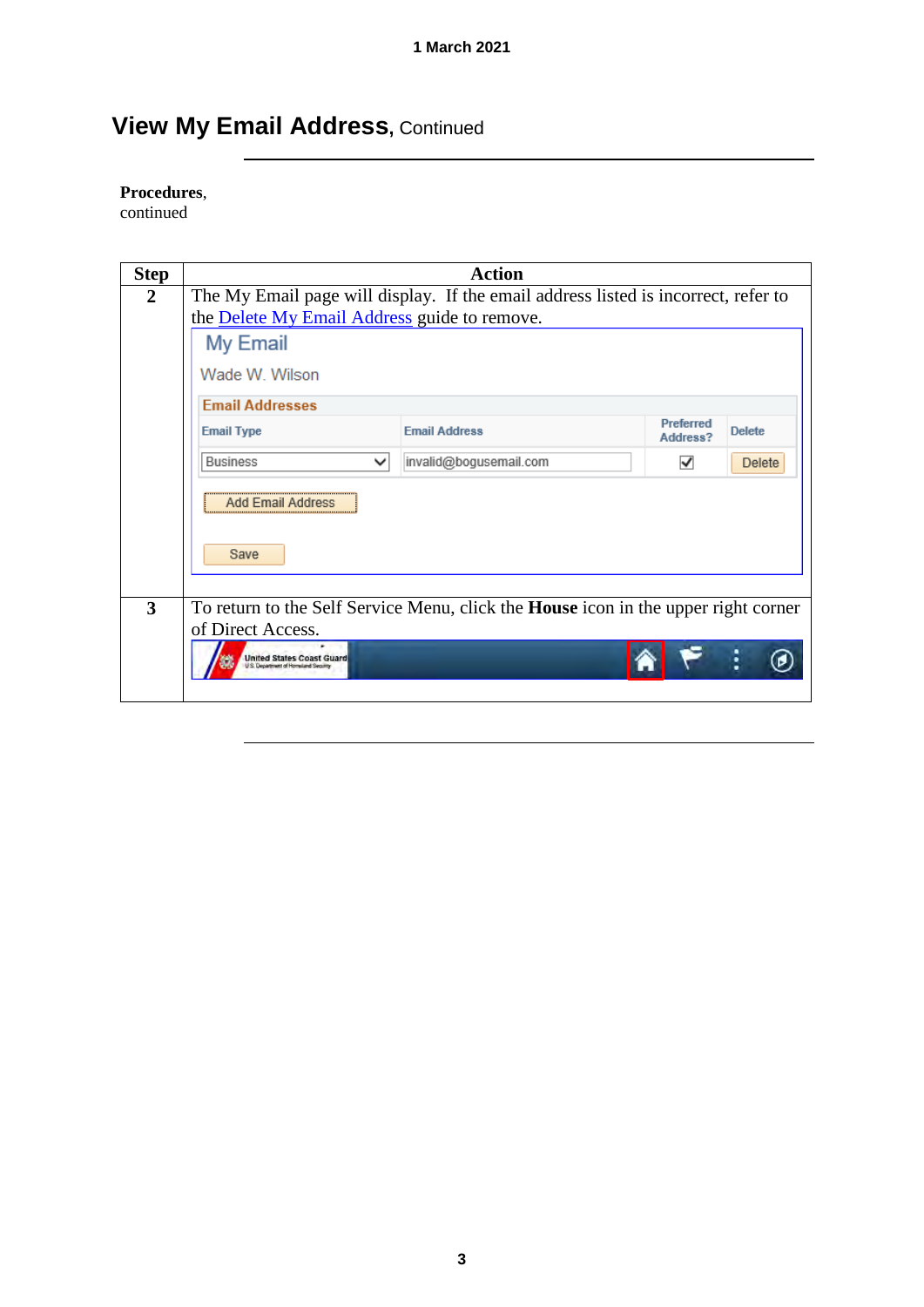### <span id="page-3-0"></span>**Add My Email Address**

#### **Introduction** This section provides procedures for the Retiree, Annuitant, or Former Spouse to add email addresses in Direct Access (DA).

**Procedures** See below.

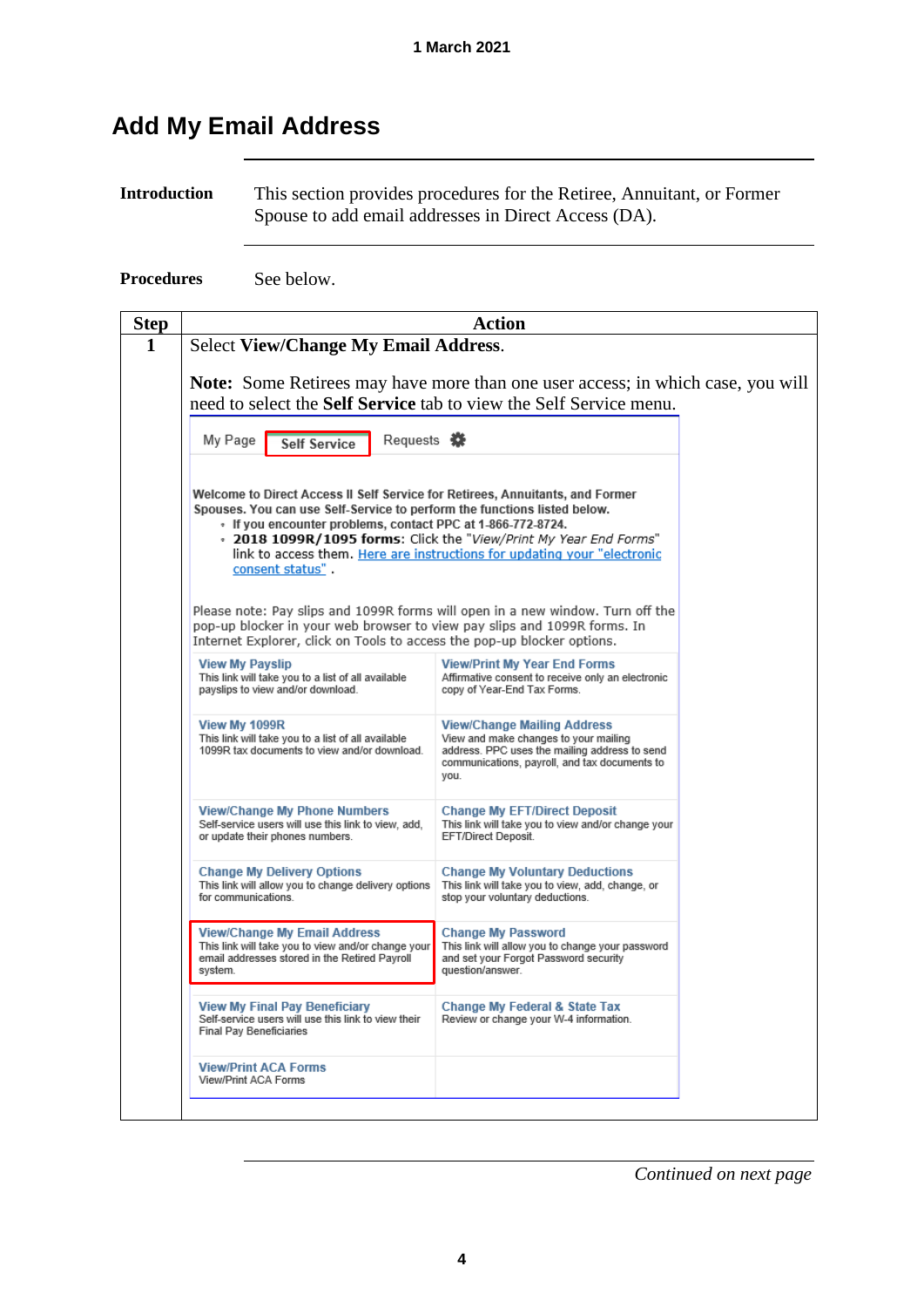# Add My Email Address, Continued

#### **Procedures**,

continued

| <b>Step</b>    | <b>Action</b>          |                                                                  |                       |               |
|----------------|------------------------|------------------------------------------------------------------|-----------------------|---------------|
| $\overline{2}$ |                        | The My Email page will display. Click Add Email Address.         |                       |               |
|                | My Email               |                                                                  |                       |               |
|                | Wade W. Wilson         |                                                                  |                       |               |
|                | <b>Email Addresses</b> |                                                                  |                       |               |
|                | <b>Email Type</b>      | <b>Email Address</b>                                             | Preferred<br>Address? | <b>Delete</b> |
|                | <b>Business</b><br>◡   | invalid@bogusemail.com                                           | $\blacktriangledown$  | <b>Delete</b> |
|                | Add Email Address      |                                                                  |                       |               |
|                | Save                   |                                                                  |                       |               |
| 3              |                        | A new row will display. Select an Email Type from the drop-down. |                       |               |
|                | My Email               |                                                                  |                       |               |
|                | Wade W. Wilson         |                                                                  |                       |               |
|                | <b>Email Addresses</b> |                                                                  |                       |               |
|                | <b>Email Type</b>      | <b>Email Address</b>                                             | Preferred<br>Address? | Delete        |
|                | <b>Business</b><br>v   | invalid@bogusemail.com                                           | $\checkmark$          | <b>Delete</b> |
|                | <b>Business</b>        |                                                                  |                       | Delete        |
|                | Home<br>Other          |                                                                  |                       |               |
|                |                        |                                                                  |                       |               |
|                | Save                   |                                                                  |                       |               |
|                |                        |                                                                  |                       |               |

*Continued on next page*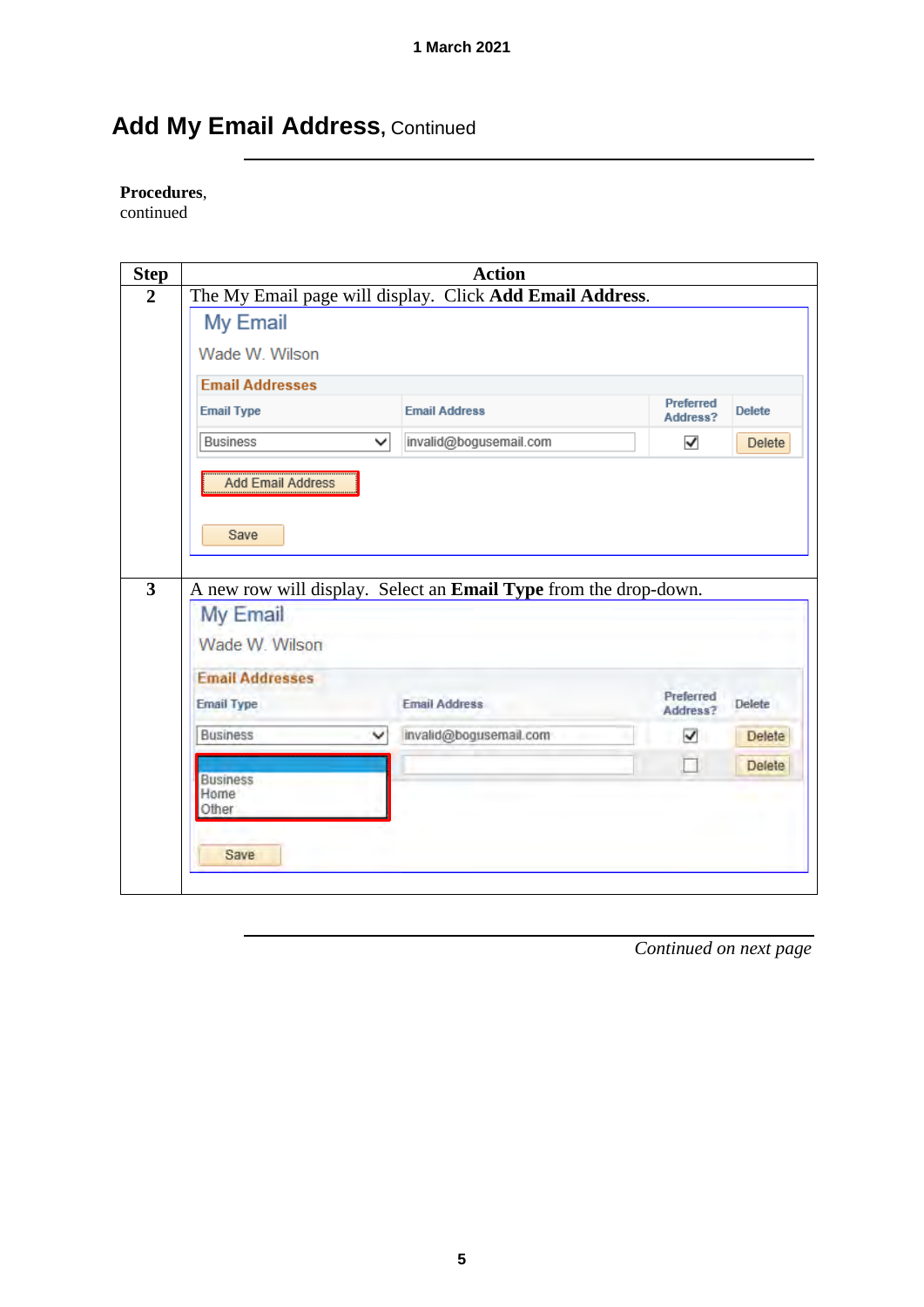# Add My Email Address, Continued

#### **Procedures**,

continued

| <b>Step</b>             |                                                                                                                          | <b>Action</b>                                                                      |                       |               |
|-------------------------|--------------------------------------------------------------------------------------------------------------------------|------------------------------------------------------------------------------------|-----------------------|---------------|
| $\overline{\mathbf{4}}$ | Enter the <b>Email Address</b> . Check the <b>Preferred</b> box if that email address is the<br>primary/preferred email. |                                                                                    |                       |               |
|                         | My Email                                                                                                                 |                                                                                    |                       |               |
|                         | Wade W. Wilson                                                                                                           |                                                                                    |                       |               |
|                         | <b>Email Addresses</b>                                                                                                   |                                                                                    |                       |               |
|                         | <b>Email Type</b>                                                                                                        | <b>Email Address</b>                                                               | Preferred<br>Address? | <b>Delete</b> |
|                         | <b>Business</b><br>◡                                                                                                     | invalid@bogusemail.com                                                             | ⊽                     | Delete        |
|                         | Home<br>◡                                                                                                                | myhome@domain.com                                                                  |                       | Delete        |
|                         | <b>Add Email Address</b>                                                                                                 |                                                                                    |                       |               |
|                         | Save                                                                                                                     |                                                                                    |                       |               |
|                         |                                                                                                                          |                                                                                    |                       |               |
| 5                       |                                                                                                                          | Repeat steps $2 - 4$ to add additional email addresses. Click Save when finished.  |                       |               |
|                         | My Email                                                                                                                 |                                                                                    |                       |               |
|                         | Wade W. Wilson                                                                                                           |                                                                                    |                       |               |
|                         | <b>Email Addresses</b>                                                                                                   |                                                                                    |                       |               |
|                         | <b>Email Type</b>                                                                                                        | <b>Email Address</b>                                                               | Preferred<br>Address? | <b>Delete</b> |
|                         | <b>Business</b><br>◡                                                                                                     | invalid@bogusemail.com                                                             | ┓                     | <b>Delete</b> |
|                         | Home<br>◡                                                                                                                | myhome@domain.com                                                                  | ✔                     | Delete        |
|                         | <b>Add Email Address</b>                                                                                                 |                                                                                    |                       |               |
|                         |                                                                                                                          |                                                                                    |                       |               |
|                         | Save                                                                                                                     |                                                                                    |                       |               |
| 6                       |                                                                                                                          | To return to the Self Service Menu, click the House icon in the upper right corner |                       |               |
|                         | of Direct Access.                                                                                                        |                                                                                    |                       |               |
|                         | <b>United States Coast Guard</b><br>US Department of Homeland Security                                                   |                                                                                    |                       |               |
|                         |                                                                                                                          |                                                                                    |                       |               |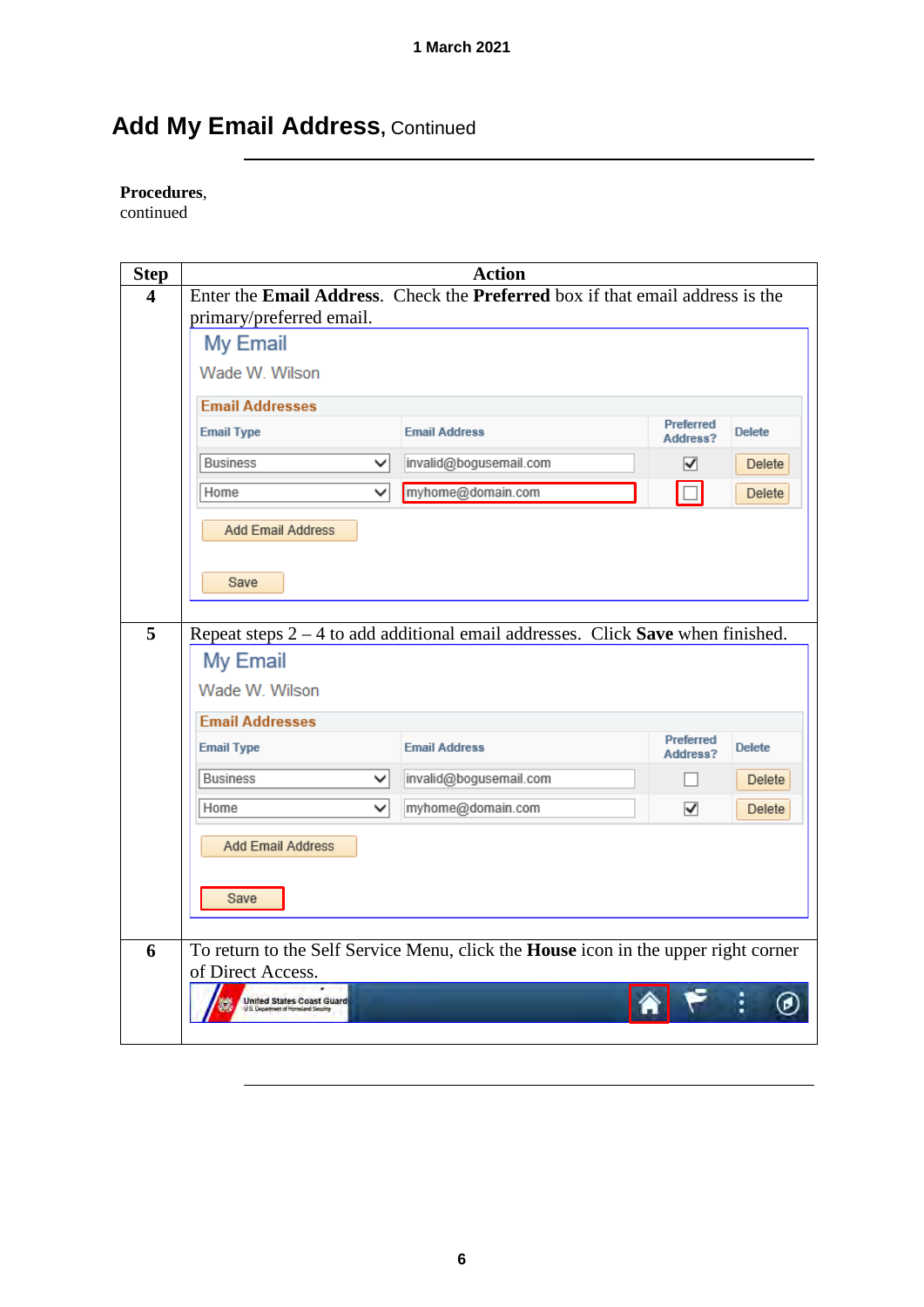### <span id="page-6-0"></span>**Delete My Email Address**

**Introduction** This section provides procedures for the Retiree, Annuitant, or Former Spouse to delete email addresses in Direct Access (DA).

**Procedures** See below.

|                                                                                                                                                                                                                                                                                                                                                                                                            | <b>Action</b>                                                                                                                                                                         |  |
|------------------------------------------------------------------------------------------------------------------------------------------------------------------------------------------------------------------------------------------------------------------------------------------------------------------------------------------------------------------------------------------------------------|---------------------------------------------------------------------------------------------------------------------------------------------------------------------------------------|--|
| <b>Select View/Change My Email Address.</b>                                                                                                                                                                                                                                                                                                                                                                |                                                                                                                                                                                       |  |
|                                                                                                                                                                                                                                                                                                                                                                                                            | <b>Note:</b> Some Retirees may have more than one user access; in which case, you<br>will need to select the Self Service tab to view the Self Service menu.                          |  |
| Requests «<br>My Page<br><b>Self Service</b>                                                                                                                                                                                                                                                                                                                                                               |                                                                                                                                                                                       |  |
| Welcome to Direct Access II Self Service for Retirees, Annuitants, and Former<br>Spouses. You can use Self-Service to perform the functions listed below.<br>- If you encounter problems, contact PPC at 1-866-772-8724.<br>consent status".<br>Please note: Pay slips and 1099R forms will open in a new window. Turn off the<br>pop-up blocker in your web browser to view pay slips and 1099R forms. In | - 2018 1099R/1095 forms: Click the "View/Print My Year End Forms"<br>link to access them. Here are instructions for updating your "electronic                                         |  |
| Internet Explorer, click on Tools to access the pop-up blocker options.<br><b>View My Payslip</b><br>This link will take you to a list of all available                                                                                                                                                                                                                                                    | <b>View/Print My Year End Forms</b><br>Affirmative consent to receive only an electronic                                                                                              |  |
| payslips to view and/or download.                                                                                                                                                                                                                                                                                                                                                                          | copy of Year-End Tax Forms.                                                                                                                                                           |  |
| View My 1099R<br>This link will take you to a list of all available<br>1099R tax documents to view and/or download.                                                                                                                                                                                                                                                                                        | <b>View/Change Mailing Address</b><br>View and make changes to your mailing<br>address. PPC uses the mailing address to send<br>communications, payroll, and tax documents to<br>you. |  |
| <b>View/Change My Phone Numbers</b><br>Self-service users will use this link to view, add,<br>or update their phones numbers.                                                                                                                                                                                                                                                                              | <b>Change My EFT/Direct Deposit</b><br>This link will take you to view and/or change your<br>EFT/Direct Deposit.                                                                      |  |
| <b>Change My Delivery Options</b><br>This link will allow you to change delivery options<br>for communications.                                                                                                                                                                                                                                                                                            | <b>Change My Voluntary Deductions</b><br>This link will take you to view, add, change, or<br>stop your voluntary deductions.                                                          |  |
| <b>View/Change My Email Address</b><br>This link will take you to view and/or change your<br>email addresses stored in the Retired Payroll<br>system.                                                                                                                                                                                                                                                      | <b>Change My Password</b><br>This link will allow you to change your password<br>and set your Forgot Password security<br>question/answer                                             |  |
| <b>View My Final Pay Beneficiary</b>                                                                                                                                                                                                                                                                                                                                                                       | <b>Change My Federal &amp; State Tax</b>                                                                                                                                              |  |
| Self-service users will use this link to view their<br><b>Final Pay Beneficiaries</b>                                                                                                                                                                                                                                                                                                                      | Review or change your W-4 information.                                                                                                                                                |  |

*Continued on next page*